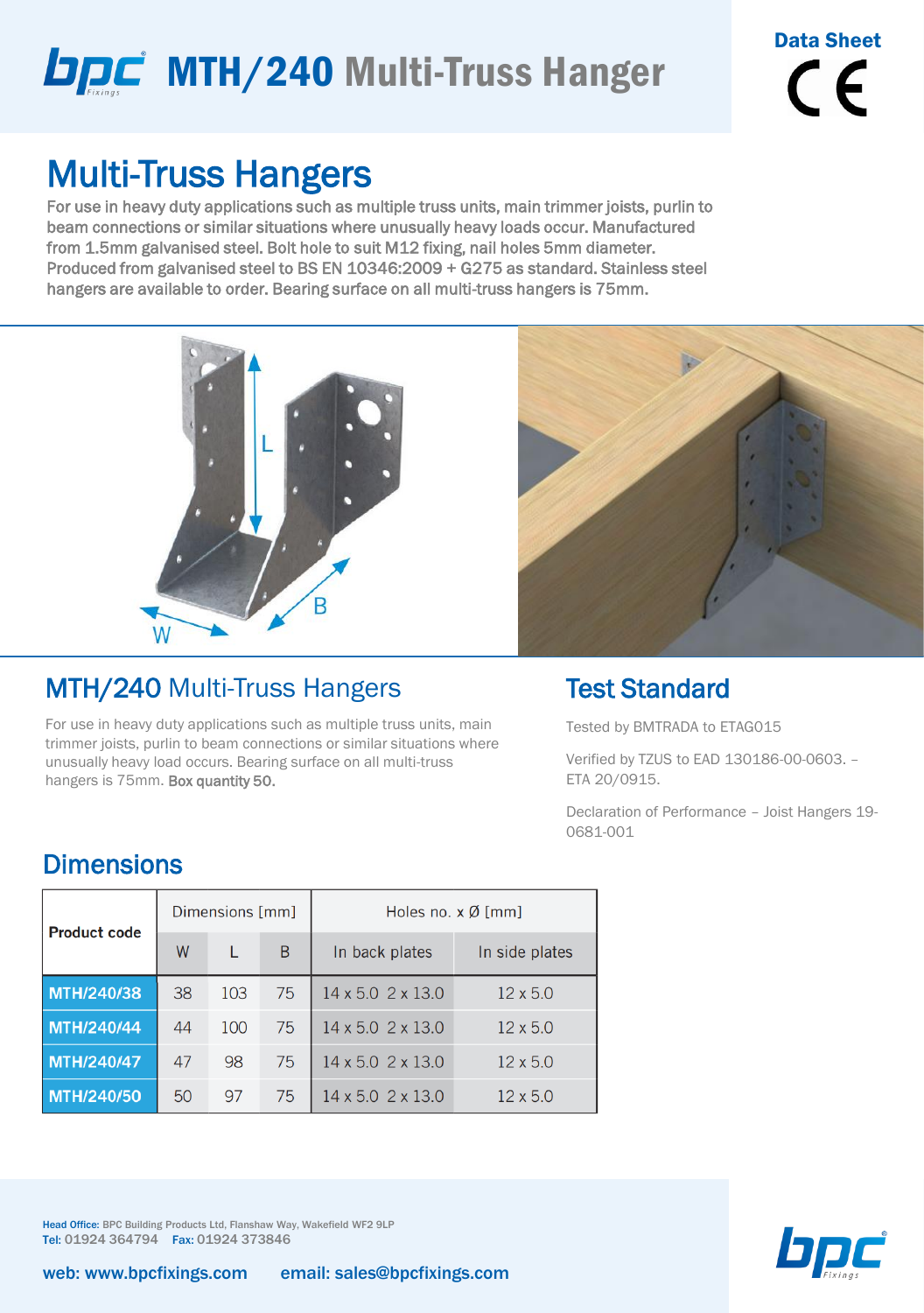# **DDC** MTH/240 Multi-Truss Hangers

Data Sheet



#### Load Data

Values are also valid for bolted connections. The header thickness should be checked by an engineer. These properties should be used for design in accordance with EN 1995-1-1:2004/A1 (Eurocode 5) or an appropriate national code. The load-carrying capacities have been derived by calculation or design assisted by testing or by testing.

| <b>Product code</b> | Characteristic Capacity [kN] |       |              |       |                     |       |                 |       |                 |       |              |       |
|---------------------|------------------------------|-------|--------------|-------|---------------------|-------|-----------------|-------|-----------------|-------|--------------|-------|
|                     | C <sub>16</sub> timber       |       |              |       | C24 timber          |       |                 |       | TR26 timber     |       |              |       |
|                     | Type A nails                 |       | Type B nails |       | <b>Type A nails</b> |       | Type B nails    |       | Type A nails    |       | Type B nails |       |
|                     | $F_{\text{up}}$              | Fdown | $F_{up}$     | Fdown | $F_{\text{up}}$     | Fdown | $F_{\text{up}}$ | Fdown | $F_{\text{up}}$ | Fdown | $F_{up}$     | Fdown |
| MTH/240/38          | 4.93                         | 9.56  | 5.18         | 11.23 | 5.56                | 10.79 | 5.85            | 12.68 | 5.88            | 11.41 | 6.18         | 13.41 |
| <b>MTH/240/44</b>   | 5.46                         | 9.56  | 6.00         | 11.23 | 6.17                | 10.79 | 6.77            | 12.68 | 6.52            | 11.41 | 7.16         | 13.41 |
| MTH/240/47          | 5.46                         | 9.56  | 6.40         | 11.23 | 6.17                | 10.79 | 7.23            | 12.68 | 6.52            | 11.41 | 7.64         | 13.41 |
| <b>MTH/240/50</b>   | 5.46                         | 9.56  | 6.42         | 11.23 | 6.17                | 10.79 | 7.25            | 12.68 | 6.52            | 11.41 | 7.66         | 13.41 |

### **Fixings**

Values for C16 Type A nails are also valid for bolted connections. The header thickness should be checked by an engineer. Fix using either Type A, 30 x 3.75mm Sherardised Square Twist Nails OR Type B, 35 x 3.75mm. Sherardised Square Twist nails in all pre-punched holes.

| Type           | <b>Description</b>                                                                       | $d^1$<br>(mm) | (mm) | $f_{\rm ax,k}$ <sup>2</sup><br>(N/mm <sup>2</sup> ) | Ju.<br>(N/mm <sup>2</sup> ) |
|----------------|------------------------------------------------------------------------------------------|---------------|------|-----------------------------------------------------|-----------------------------|
| $\overline{A}$ | Square twist nails<br>Sherardized finish<br>Normally supplied loose for manual<br>fixing | 3.4           | 30   | 4.78                                                | 600                         |
| B              | Square twist nails<br>Sherardized finish<br>Normally supplied collated for a nail<br>gun | 3.4           | 35   | 4.3                                                 | 700                         |

This diameter is the minimum cross-section dimension in accordance with EN 14592. Square twist nails are often described in the market by their largest cross-section dimension, so that a 3.4 mm diameter nail will be sold as being 3.75 mm diameter

In timber with a characteristic density  $\rho_k$  of 350 kg/m<sup>3</sup>, i.e. C24 timber. At other values of  $\rho_k$  the value is modified so  $f_{\text{axk}} = f_{\text{axk}} \cdot \min\left(\frac{\rho_k}{250}, 1.1\right)$ 

### **Installation**

BPC Connectors are deemed fit for their intended use provided:

- The joints are designed in accordance with Eurocode 5 or an appropriate National Code using the characteristic values given in the Annexes. Design and detailing of structures should be carried out by suitably experienced persons in accordance with the manufacturer's instructions.
- Sides of the hanger should be at least 60% of the timber height to prevent rotation.
- Joist ends to be cut square with no more than 6mm gap from the rear of the hanger.
- Verifiable calculation, notes and drawings are prepared taking account of the loads to be carried
- The widths of the joist narrower than the exact joist hanger width does not exceed the tolerance of +0/-4mm to the joist hanger width

Head Office: BPC Building Products Ltd, Flanshaw Way, Wakefield WF2 9LP Tel: 01924 364794 Fax: 01924 373846